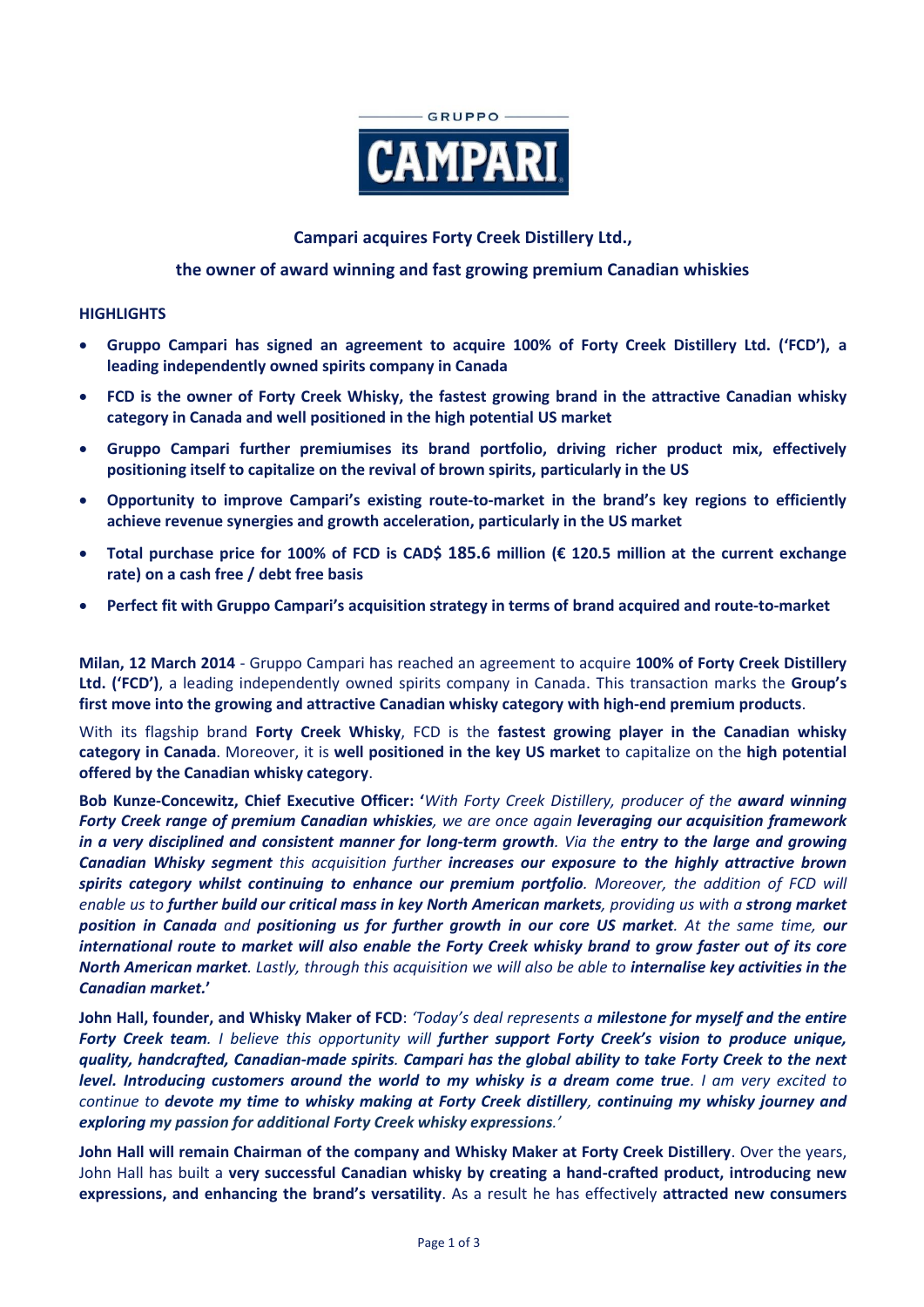**beginning to turn to brown spirits and looking for a richer taste**, thus creating renewed interest in Canadian whisky, today **one of the most attractive whisky categories** in North America.

Moreover, after the acquisition, **all the business structures and processes will remain in place and unchanged in Canada. Therefore, the acquired business will maintain its successful business model in that market whilst also benefitting from the additional support of the Campari organisation there and in other markets**.

The acquired business includes the **full portfolio of FCD** including **stocks**, the **distillery and manufacturing facilities** and a **Hospitality Center** located in Grimsby, Ontario.

FCD brand portfolio includes **whisky**, **vodka**, **brandy**, **rum** and **liqueurs**, with Forty Creek Whisky as its core brand. The Forty Creek whisky family includes **Barrel Select, Copper Pot Reserve, Forty Creek Cream Whisky** and offers **high-end, limited releases** including **Forty Creek Confederation Oak, Double Barrel and an annual special John K. Hall Reserve release**. Forty Creek whiskies won 3-Time Canadian Whisky of the Year champion at the Canadian Whisky Awards (2010-12) and recently captured five gold medals as Best Tasting Whiskies at the Beverage Testing Institute competition in Chicago (2014).

**FCD operates as an integrated business** that produces and sells spirits and provides contract blending and packaging services.

Through the acquisition of Forty Creek whisky, **Campari is well positioned to develop the acquired portfolio in its core markets (Canada and USA), successfully developing the brands' high-end and handcrafted attributes for future international expansion** within the growing and premiumizing Canadian whisky category. As such, it represents a **very valuable and complementary addition** to Campari's existing **premium and ultrapremium spirits offering**.

In **fiscal year ending 31 March 2013**, the acquired business achieved **total net sales of CAD\$ 34.2 million**, of which **Forty Creek Whisky represents around 62%**. In **fiscal year ending 31 March 2014**, the acquired business is expecting to achieve **total net sales of CAD\$ 39.5 million**, showing **an increase of +15.6% compared to the previous year**.

The **total purchase price for 100% of FCD is CAD\$ 185.6 million (€ 120.5 million at the current exchange rate) on a cash free / debt free basis**. This corresponds to an **EBITDA multiple of 14.5x 2014 LE (Latest Estimate for fiscal year ending 31 March 2014).**

The transaction is expected to close on 2 June 2014. The consideration will be fully paid in cash.

### *ANALYST CONFERENCE CALL*

At **1:00 pm (CET) today, Wednesday, 12 March, 2014**, Campari's management will hold a conference call to present the acquisition to analysts and investors. To participate, please dial one of the following numbers:

- **from Italy 02 8058 811**
- **from abroad +44 1212 818003**

The **presentation slides** can be downloaded before the conference call from the main investor relations page on Gruppo Campari's website, at <http://www.camparigroup.com/en/investor>

A **recording of the conference call** will be available from today, March 12 until Wednesday, March 19, 2014. To listen to it, please call the following numbers:

- **from Italy 02 72495**
- **from abroad +44 1212 818005**

(Access code: **707#**).